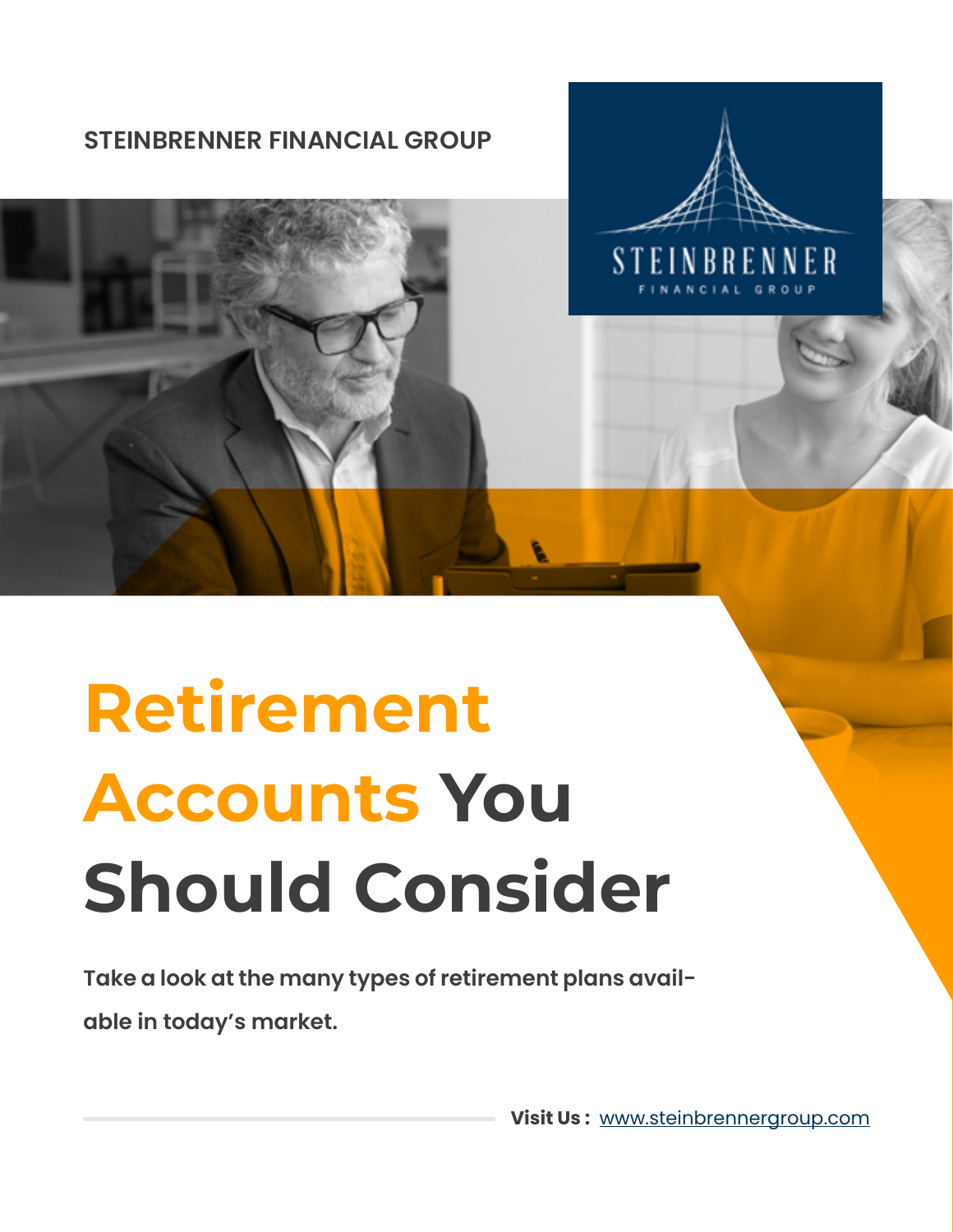There is no such thing as a one-size-fits-all retirement strategy. Because every circumstance is different, it's critical to find the retirement account that best fits your current job status and long-term aspirations.

#### **Here are some of the types of retirement accounts you might be eligible to use:**

- $401(k)$ .
- $\cdot$  Solo 401 $(k)$ .
- $\cdot$  403(b).
- $\cdot$  457(b).
- Roth IRA.
- Self-directed IRA.
- SIMPLE IRA.
	- SEP IRA.
- IRA. • HSA.

**Here's a look at how each type of retirement plan works and how to make the most of these long-term savings vehicles.**

## **401(k)**

Employers offer 401(k) accounts, so you'll need to see if one is accessible at your place of business. If you're under 50 years old, the IRS permits you to contribute up to \$19,500 to a 401(k) in 2021. You can put up to \$26,000 in the account if you are 50 or older. A part of your payments may be matched by your employer. Your 401(k) contribution is deducted from your taxable income. Starting at the age of 72, you'll have to

**White Paper | Page 1**

start taking necessary minimum distributions from your account. Taxes are levied on money that are withdrawn. If you withdraw money from the account before you reach the age of 59 1/2, you may be subject to penalties.

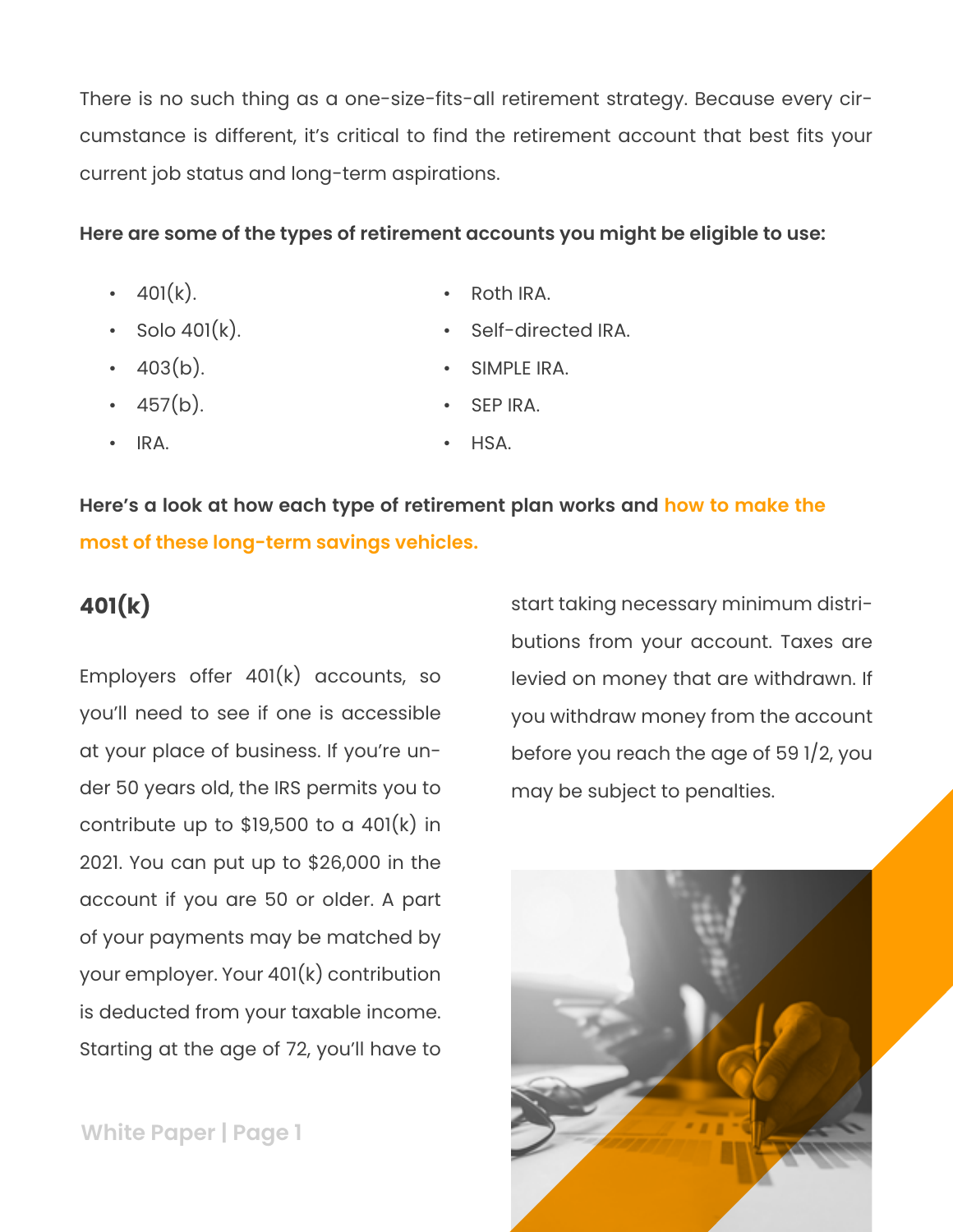## **Solo 401(k)**

A solo 401(k) plan, also known as a one-participant 401(k) plan, is created for an individual business owner who does not have any employees. You may be qualified for a solo  $401(k)$  if you are self-employed and do not have any workers (k). In 2021, the IRS will accept contributions of up to \$58,000. You can also make catch-up donations of up to \$6,500 if you are 50 or older.

## **403(b)**

You may be qualified for a 403(b) if you work for a nonprofit or tax-exempt organization (b). In 2021, you can contribute up to \$19,500 to this account, which is akin to a  $401(k)$ . You can set aside up to \$26,000 if you are 50 or older. Until you withdraw your earnings, they will grow tax-free. A 403(b) distribution is considered taxable income.

# **457(b)**

State and local governments both offer 457(b) plans. If you're qualified, you'll be able to contribute up to \$19,500 in 2021, or \$26,000 if you're 50 years old or older. You can also take money out before you reach the age of 59 1/2 without paying a penalty.

## **IRA**

Individual retirement accounts are only available to people who have a regular



**White Paper | Page 2**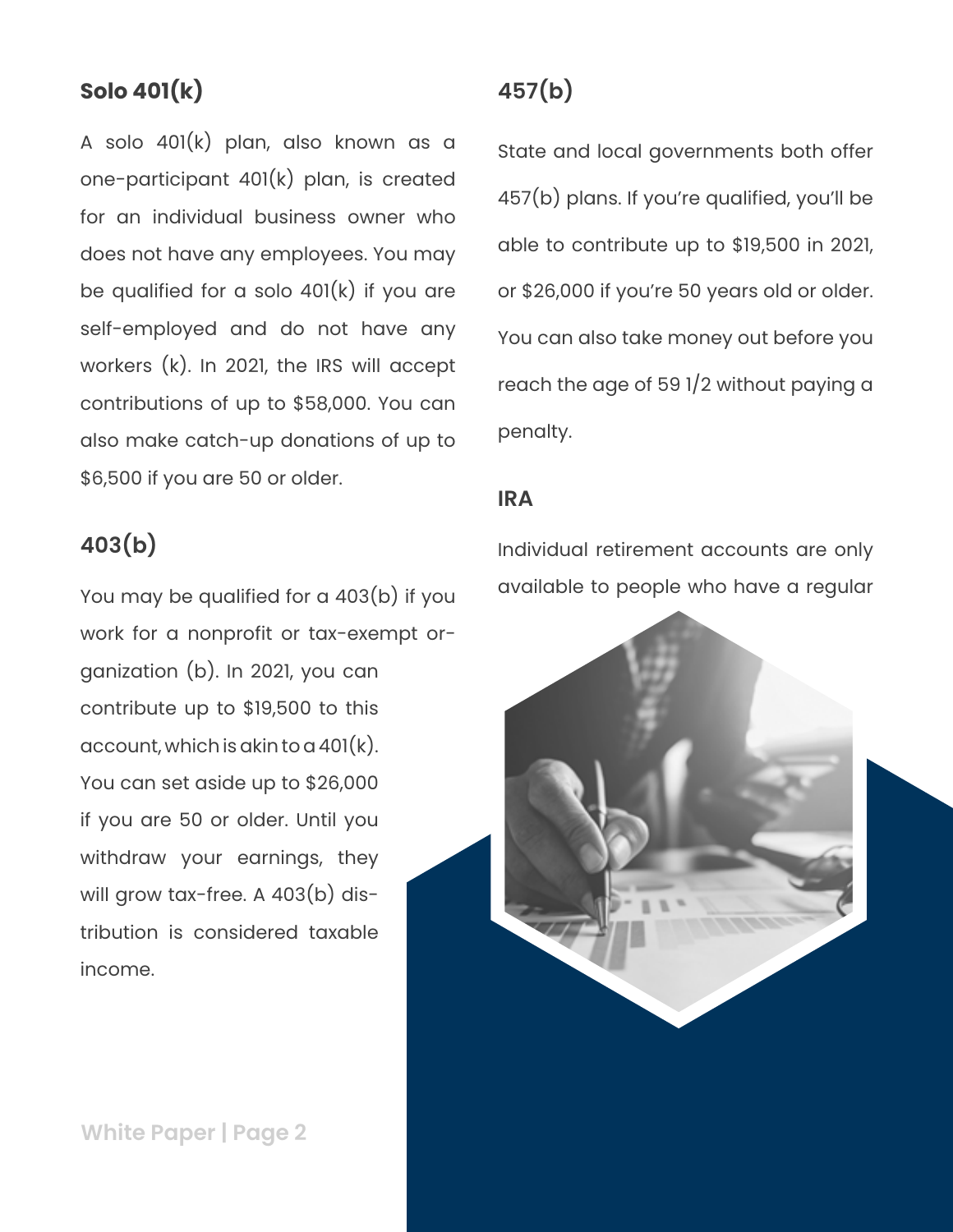source of income. You can deposit up to \$2,000 into the account if you earn \$2,000 in a year. In 2021, the IRA contribution limit will be \$6,000, or \$7,000 if you are 50 or older. You'll get a tax deduction for the money you put into an IRA, just like you would with a 401(k). When you take money out of your account, it will be deemed taxable income. After you reach the age of 72, you must begin taking distributions from the account.

#### **Roth IRA**

To be qualified for a Roth IRA, you must have earned income, and the amount you contribute cannot exceed your earnings. In 2021, you can save up to \$6,000, or \$7,000 if you're 50 or older. A Roth IRA, unlike an IRA, requires you to pay taxes on the amount you donate. However, the money grows tax-free in the account, and Roth IRA withdrawals in retirement are tax-free. You don't have to accept distributions from a Roth IRA when you retire.

## **Self-Directed IRA**

A self-directed IRA has the same contribution limits and eligibility conditions as a regular IRA, but it allows you to make different investments. A self-directed IRA, unlike standard accounts, allows you to invest in nontraditional assets such as cryptocurrency, precious metals, and real estate.

## **SIMPLE IRA**

You may be qualified for a Savings Incentive Match Plan for Workers IRA if you work for a small firm with 100 or fewer employees. To be eligible for a SIMPLE IRA, you must have received at least \$5,000 from the firm in the previous two years and expect to receive at least \$5,000 this year. In 2021, you'll be able to donate up to \$13,500 to this account. If you are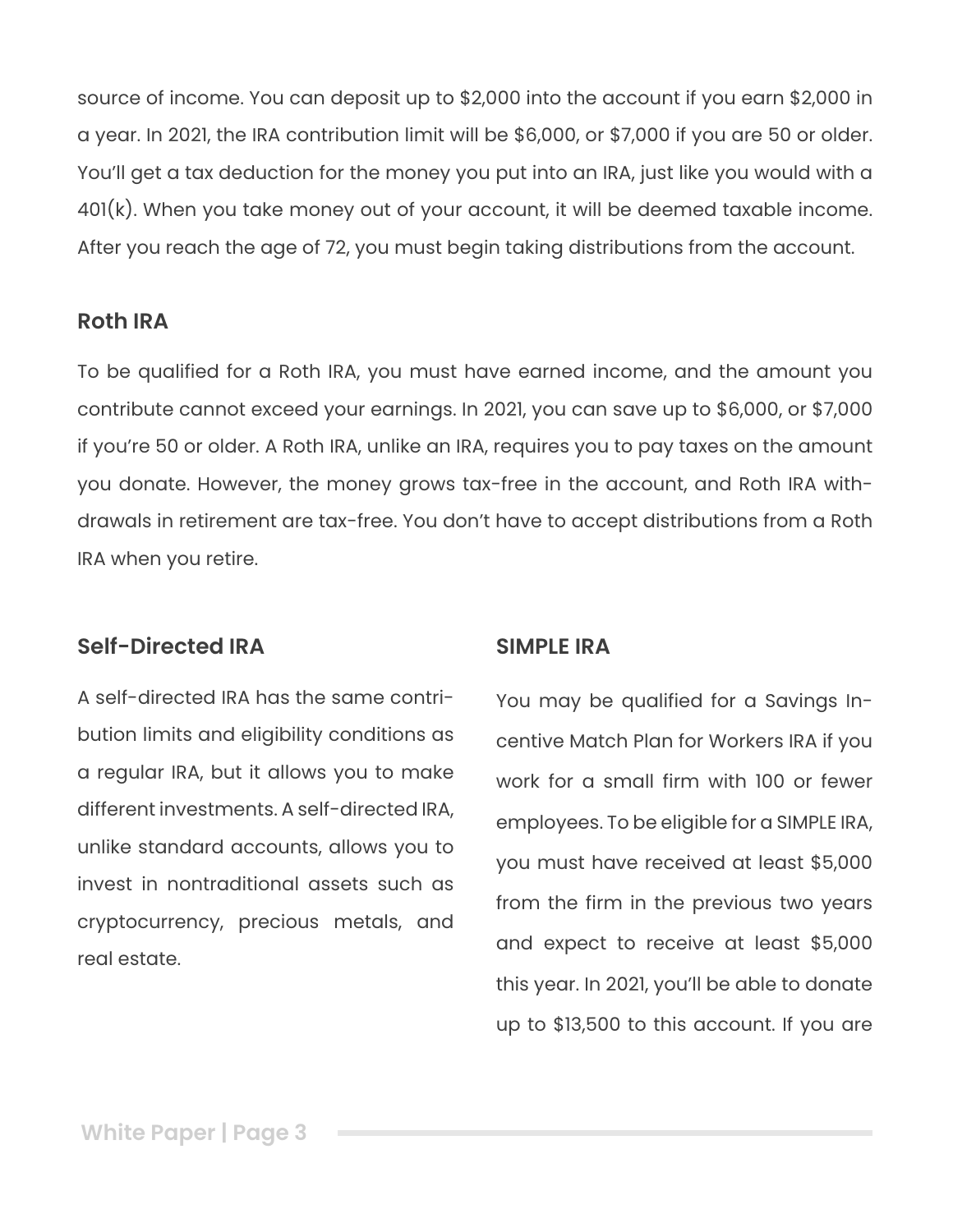50 years old or older, you can make a \$3000 catch-up contribution. Furthermore, employers are expected to contribute to the account. The amount you donate will be deducted from your taxable income, just like a  $401(k)$ , but you will be taxed when you withdraw it in retirement. If you withdraw funds from a SIMPLE IRA before reaching the age of 59 1/2, you may be subject to a penalty.

#### **SEP IRA**

A Simplified Employee Pension IRA is for small business owners and self-employed persons who have multiple employees. If you're eligible for a SEP IRA, you'll be able to contribute up to 25% of your annual salary or \$58,000 in 2021, whichever is less. You won't have to pay taxes on the money you put in, but you will have to pay taxes on the money you take out. At the age of 72, you'll have to start taking withdrawals. If you take money out before you turn 59 1/2, you may have to pay a penalty on the

amount you took out.

#### **HSA**

A health savings account can be used to save money for medical expenses in retirement. You must have a high-deductible health insurance plan to be eligible for an HSA. Individuals can contribute up to \$3,600 to an HSA in 2021, or up to \$7,200 if they have family coverage. If you are 55 or older, you are eligible for an additional \$1,000 donation. The money you put into an HSA is tax deductible. If used to pay for qualifying medical expenses, the funds grow taxfree and can be withdrawn tax-free.



**White Paper | Page 4**